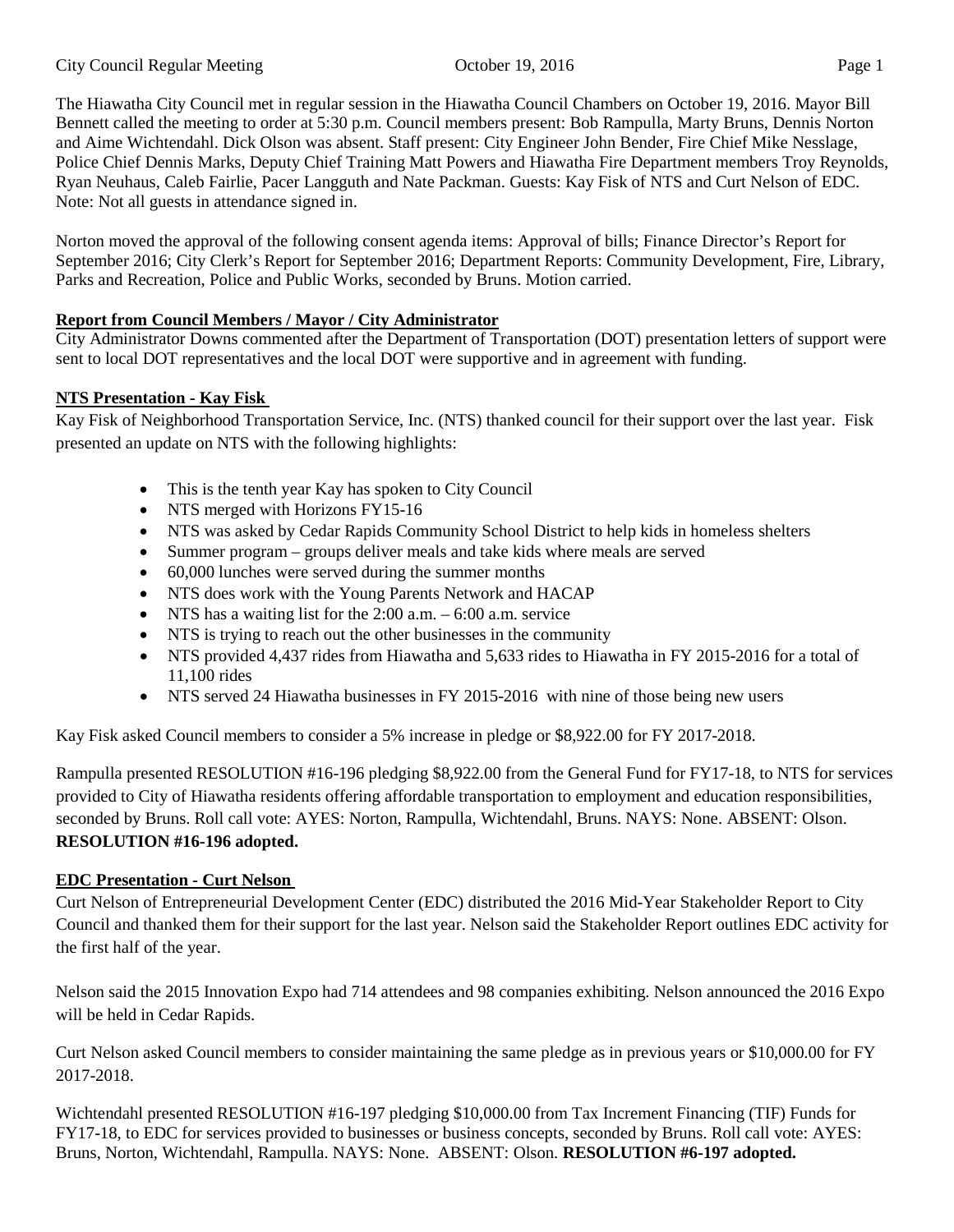## **Approving the 28E Agreement for Mutual Assistance for Linn County Fire/Rescue Services**

Rampulla presented RESOLUTION #16-198 approving a 28E Agreement for mutual assistance for Linn County Fire/Rescue and Emergency Medical Services, seconded by Wichtendahl. Roll call vote: AYES: Wichtendahl, Rampulla, Norton, Bruns. NAYS: None. ABSENT: Olson. **RESOLUTION #16-198 adopted.** 

### **Approving the Fire Department purchase of gloves and hoods**

Rampulla presented RESOLUTION #16-199 authorizing the Fire Department purchase of 100 protective hoods and 100 pairs of gloves at a total cost not to exceed \$14,430.00, with Municipal Emergency Services of Fremont, Nebraska, utilizing available funding in Local Option Sales and Service Tax (LOSST) Funds, seconded by Norton. Roll call vote: AYES: Rampulla, Wichtendahl, Norton, Bruns. NAYS: None. ABSENT: Olson. **RESOLUTION #16-199 adopted.** 

#### **Community Development purchase of one (1) 2017 Ford Escape, replacement Unit 600**

Mayor Bennet commented the Toyota has two times the value of the new vehicle Community Development Department is proposing. Mayor Bennett stated he called Junge and was told the current Unit 600 vehicle never had the transmission serviced or fluids checked.

Council Member Rampulla mentioned the vehicle was used as a police vehicle, was driven harder and is 10 years old.

Council Member Wichtendahl commented the City needs to maximize the vehicles they have and not move forward with purchasing new vehicles if it does not make sense.

Rampulla stated Community Development received a guarantee on the new vehicle and there is money in the budget, need to be proactive not reactive when it comes to replacing vehicles and equipment.

City Administrator Downs explained the City has been putting money in the Equipment Reserve Fund for vehicle replacement. Downs stated staff has concerns about transmission and electrical issues with the Toyota, Unit 600, commenting that the vehicle will not start at times.

Bennett commented there has not been a lot of work done on the vehicle; need to have it serviced to keep for a little longer. Bennett stated 51,000 miles is too soon to be making a trade in and there is a lot more life left in the vehicle.

Community Development Director Parsley explained the sealed transmission has reached the point of an overhaul and electrical issues have never been resolved; the vehicle is 10 years old and staff needs a reliable vehicle for their fleet.

Bennett stated he talked with Gary Junge who said if the transmission was serviced and took additional time to complete, Junge would honor the quote.

Parsley felt staff should accept the quote and move forward, because it is a good offer on the trade in and a great opportunity to get a reliable vehicle following the vehicle replacement schedule.

Council Member Bruns mentioned the sealed transmission could not be serviced without an overhaul.

Police Chief Dennis Marks stated the vehicle was a lot different driving when used in the Police Department, the vehicle had electrical issues, service to the vehicle included changing alternator and batteries and there were issues with the radio.

Bruns presented RESOLUTION #16-200 authorizing the purchase of a 2017 Ford Escape new Unit 600, for the Community Development Department at a total cost not to exceed \$9,176.00 from Junge of Center Point, utilizing available funding through the FY16 Equipment Reserve Fund, seconded by Norton. Roll call vote: AYES: Bruns, Rampulla, Norton. NAYS: Wichtendahl. ABSENT: Olson. **RESOLUTION #16-200 adopted.**